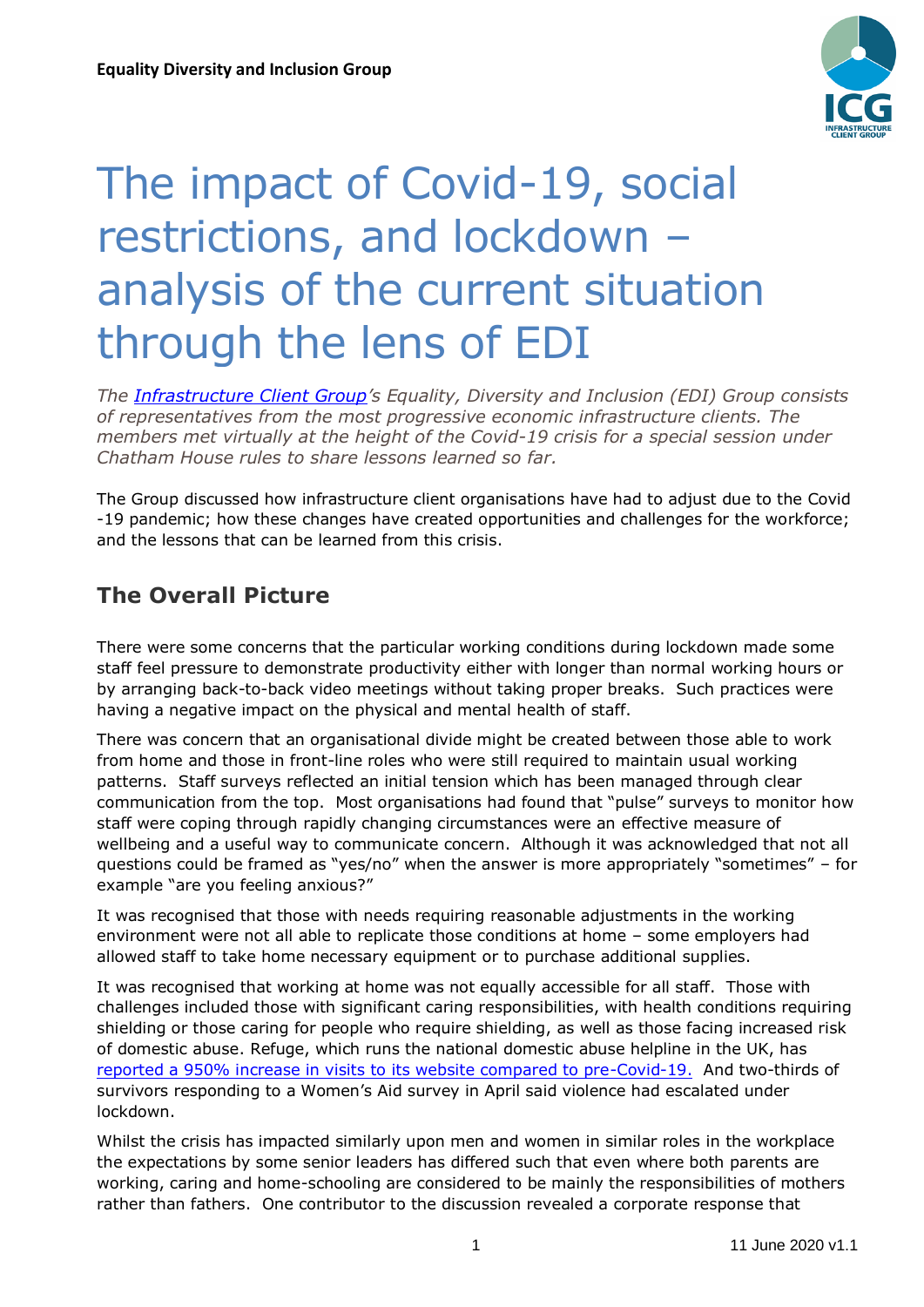

assumed childcare was the majority responsibility of working mothers. Although their comments were positively framed around offering support for mothers in the workforce, the assumption that working fathers do not have to juggle childcare and work responsibilities is troubling. Whilst [the data tells us that women are bearing the brunt of additional unpaid work,](https://www.ons.gov.uk/economy/nationalaccounts/satelliteaccounts/bulletins/coronavirusandhowpeoplespenttheirtimeunderrestrictions/28marchto26april2020) organisations need to be mindful not to create responses with this as their default position.

Management of remote teams was recognised as an essential skill which has become more important in the current climate. Some of the organisations have produced guidelines or toolbox kits on how to manage remote teams but have not been able to monitor whether they are being implemented.

Many of the organisations felt that core EDI work would be maintained post lockdown, particularly when it contributes towards organisational KPIs such as accreditations and talent management plans. However, some noted already that EDI personnel had lost jobs and believed that leaders may shift their focus away from Equality, Diversity and Inclusion in the short term.

It was recognised that in the longer term the negative impacts of Covid-19 will be felt disproportionately by different groups. A financial downturn will impact upon younger people, with some of the companies already planning cuts to their graduate recruitment.

The group were aware that Covid-19 has affected different groups disproportionately and that organisations need to be aware of these differences when planning their exit from lockdown. These inequalities in the impact of Covid-19 are due to structural oppression and discrimination within our society rather than policy decisions by Government or organisations; nevertheless, employers need to be aware of them and to shape their responses mindful of the whole picture. [Whilst we are all in this together,](https://www.ifs.org.uk/publications/14821) we are not all in it equally:

- BAME communities are suffering disproportionately analysis by The Institute for Fiscal Studies has shown that the death rate amongst British black Africans and British Pakistanis from coronavirus in English hospitals is more than 2.5 times that of the white population. And deaths of people from a black Caribbean background are 1.7 times higher than for white Britons. [\(https://www.ifs.org.uk/publications/14827\)](https://www.ifs.org.uk/publications/14827)
- Data shows that women are bearing the brunt of extra childcare and housework and are losing jobs in greater numbers than men. [Another report](https://www.theguardian.com/world/2020/may/27/working-mothers-interrupted-more-often-than-fathers-in-lockdown-study) by The Institute for Fiscal Studies and the UCL Institute of Education found that mothers were 47% more likely to have permanently lost their job or quit and were 14% more likely to have been furloughed since the start of the crisis.

#### **Positives:**

The crisis situation of Covid-19 has led to changes in behaviour which would benefit organisations if these are maintained:

- Greater take-up of remote / flexible / agile working patterns with collaborative working and meeting spaces in place of typical office layouts
- More frequent communication from leaders with the whole workforce
- Greater focus on health and wellbeing of all staff
- Greater understanding of the pressures of those with caring responsibilities
- 'thinking of people in their entirety'

#### **Areas of concern:**

It will be important not to assume that child-care is the sole or majority responsibility of women when considering home-working scenarios.